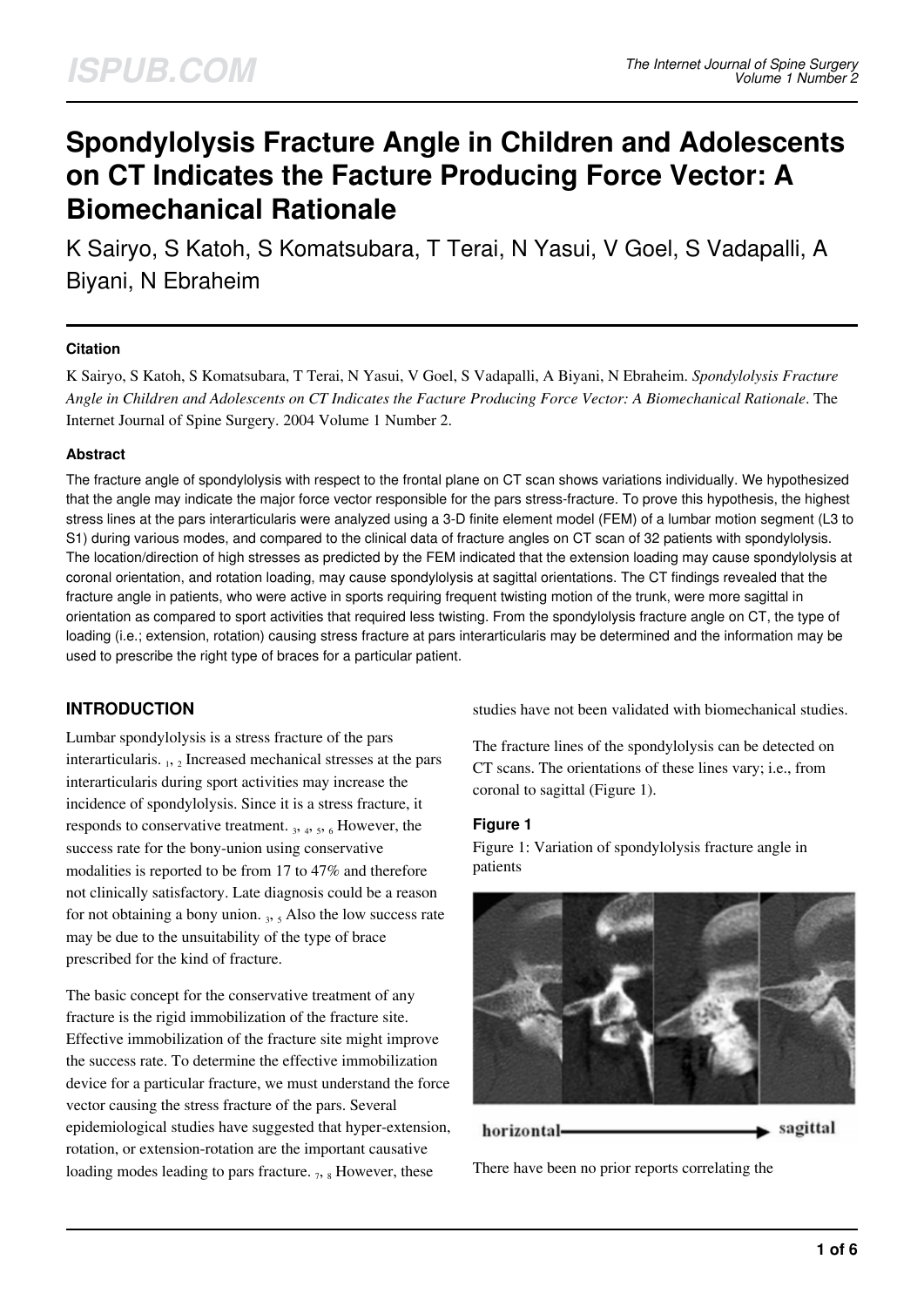biomechanical causes with the clinical occurrence of these fracture line orientations. We hypothesized that the angle of the line with respect to the frontal plane may indicate the main load vector responsible for the stress fracture at the pars. Understanding the fracture inducing load from the CT scans may help with the selection of appropriate brace that will lead to effective immobilization of the fracture site; thereby increasing healing rate.

In this study, we analyzed the orientation of the highest stress line at the pars during various lumbar motions using a finite element model of the ligamentous lumbar segment. These results were then compared to the CT findings from the patients.

# **METHODS FEM STUDY**

For the biomechanical study, an experimentally validated 3 dimensional non-linear finite element model (FEM) of the intact ligamentous L3-S1 segment was used,  $_5$ ,  $_9$ ,  $_{10}$  (Figure 2). This model was validated in our earlier study.  $_5$ ,  $_9$ ,  $_{10}$  The Von Mises as well as principal stresses in pars

interarticularis at L5, the level where spondylolysis has been most prevalent, were analyzed during each lumbar motion in response to 400 N axial compression and 10.6 Nm moment.

# **Figure 2**

Figure 2: Three dimensional finite element lumbar spine model at L3 to S1 used in this study



Posterior view

Lateral view

# **CLINICAL STUDY**

Thirty-two patients (27 boys and 5 girls) with bilateral lumbar spondylolysis at L5 were reviewed. Their mean age was 14.6 years old (11 to 18). They were active in the following sports: 10 soccer, 5 base ball, 5 volley ball, 3 soft ball, 3 tennis, 2 basketball, 1 swimming, 1 shot-put, 1 judo and 1 running. For each group, the spondylolysis fracture angle (SFA) with respect to the frontal plane was measured

from the CT films (Figure 3). The sport specificity of SFA was investigated.

### **Figure 3**

Figure 3: Measurement of spondylolysis fracture angle (SFA) on plain CT scan



# **RESULTS FEM STUDY**

During all lumbar motions, the highest Von Mises stresses were seen at the pars interarticularis. During extension or axial rotation to the contralateral side, the stresses were higher compared to the other motions (Figure 4). Extension and left axial rotation depicts typical example of the stress distribution (Figure 5). High stress area is observed around the right pars interarticularis. Video 1 shows the animation of extension motion of our finite element lumbar spine. With extending the lumbar spine, the changes of Von Mises stresses are shown by the corresponding color. The highest stress is observed at the pars interarticularis.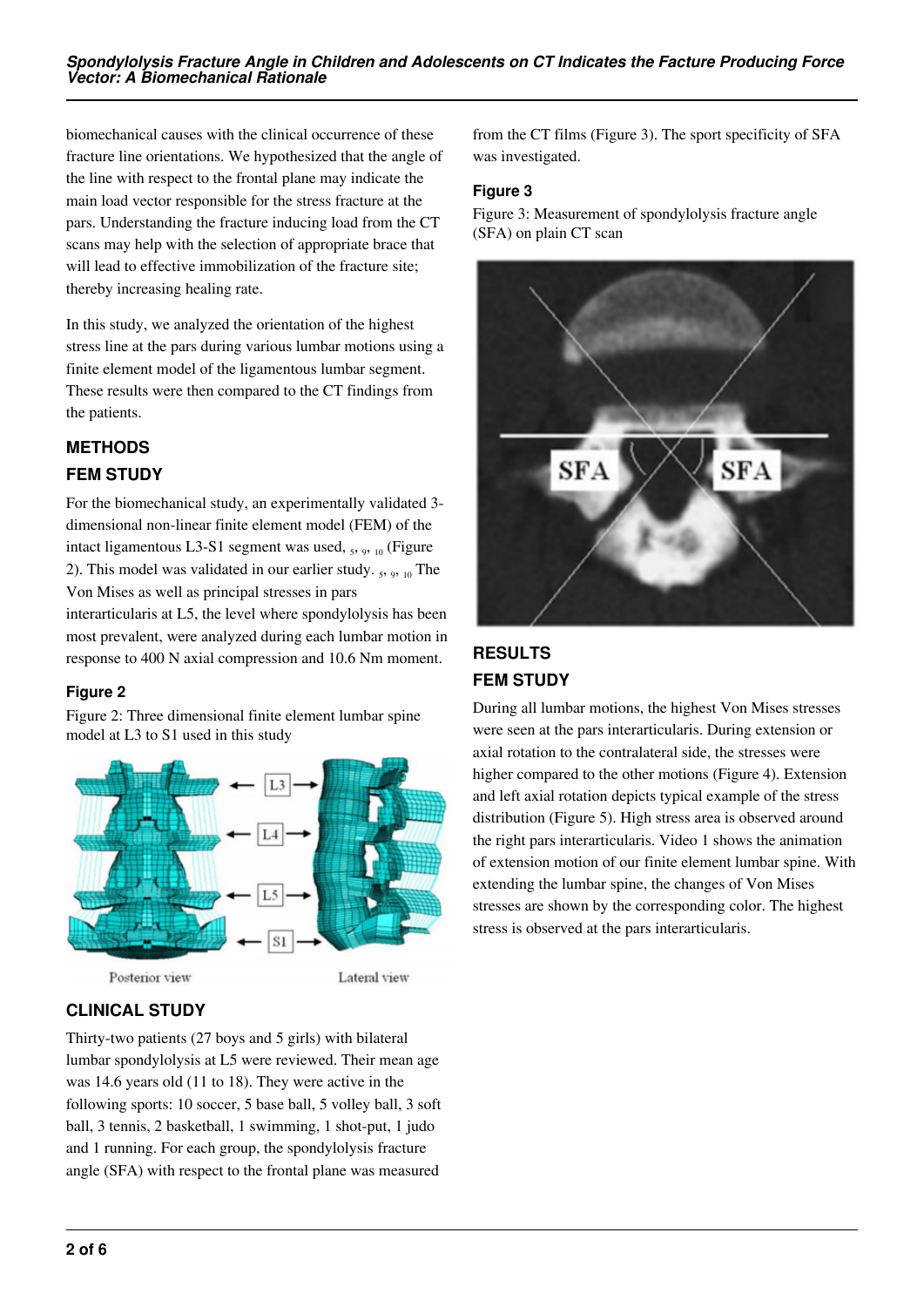## **Figure 4**

Figure 4: Von Mises stress results during lumbar motion



## **Figure 5**

Figure 5: Stress distribution at the posterior structures: Note the high stress around the pars interarticularis during both lumbar motions.



Video 1: Animation of lumbar extension of the lumbar finite element model with showing the change of Von Mises stresses

The direction of these high principal stresses in the pars interarticularis were investigated at the location where the fractures were observed on the CT images (Figure 6). The direction of stress in the pars region was about 45 degrees in all loading modes, except in extension. In extension, the direction was more coronal (Figure 7).

# **Figure 6**

Figure 6: High stress lines analyzed by maximum principal stress during extension and rotation. The line in this figure indicates the slice where the image was obtained.



# **Figure 7**

Figure 7: Distribution of the spondylolysis fracture angle in patients



# **CLINICAL STUDY**

The SFA varied individually and ranged from -13 to 53 degrees (Figure 7). SFA varied as a function of the sport played (Figure 8). In this study, the sports were assigned to three groups based on the involvement of the typical trunk motion: trunk twist, non-twist, and undetermined. In the trunk twist group, the players frequently use upper extremities and twist the trunk, i.e. softball, tennis, volleyball, baseball, judo and shot-put. Non-twist sport group included soccer and running, which do not often involve upper extremities. Swimming and basketball were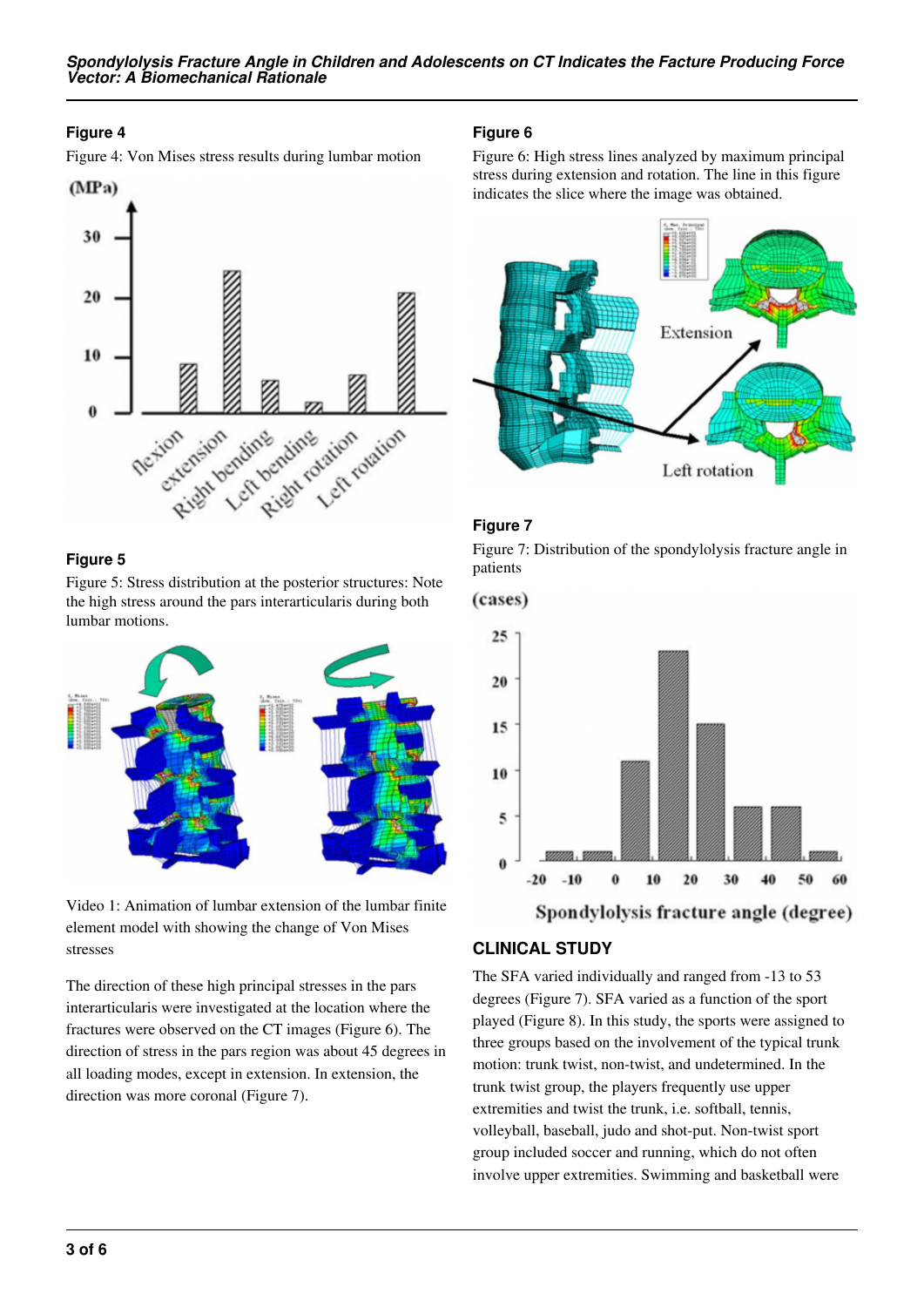difficult to asses with reference to the twisting of the trunk, and thus were assigned to the undetermined group. Table 1 lists the SFA of these groups. In 60.9% of the trunk twist group SFA was more than 20 degrees, while in non-twist group, the corresponding number was 22.7%. The differences was significant (p<0.05, chi-square).

### **Figure 8**

Table 1: Sports specificity of the spondylolysis fracture angle

| Group       | Spondylolysis fracture angle |                      |
|-------------|------------------------------|----------------------|
|             | $\geq 20^{\circ}$            | $\leq$ 20 $^{\circ}$ |
| Trunk twist | 28                           | 18                   |
| Non-twist   |                              | 17                   |
| Undetermind |                              |                      |

# **Figure 9**

Figure 8: Percentage of patients with low number of the spondylolysis fracture angle less than 20 degrees in each sport.



# **DISCUSSION**

The spondylolysis in children and adolescents frequently occurs along with forward slippage.  $_{11}$ The disorder in the aged patients sometimes causes radiculopathy requiring surgical intervention.  $_1$  The bony healing of the fracture in the spondylolysis should be the main goal to avoid further complications described above. The bony healing can be achieved with an appropriate non-operative/conservative treatment. Earlier studies  $_3$ ,  $_4$ ,  $_5$ ,  $_6$  reported that a complete stop of sport activities along with trunk immobilization using a brace was effective for fracture healing. However, the success rate reported has not been favorable, being between 17 to 47%.

In order to immobilize the fractured pars using a brace, first we should understand the external force causing the stress fracture of the pars. If we do not understand the force, we can not immobilize the spine effectively. We hypothesized that the spondylolysis fracture angle (SFA) on CT may indicate the main lumbar motion that resulted in the stress fracture at the pars interarticularis.

From the biomechanical study, we confirmed that the pars interarticularis was the area of maximal stress in any type of lumbar motion. However, the stress was very high during extension and rotation. The stress pattern changed with the load type/motion. The results indicate that extension loading may cause a more coronally oriented spondylolysis, and rotational loading causes a more sagittally oriented fracture line. The clinical study using CT revealed that the SFA in patients with trunk twist group showed more sagittal orientation, compared to the non-twist group. Thus, the clinical findings are in good agreement with the results of biomechanical study using the finite element model.

Based on these biomechanical and clinical studies, we may divide the patients in two categories, extension induced or rotation induced spondylolysis. When the fracture indicates a sagittal orientation, we need the brace which will specifically immobilize the rotation motion. On the other hand, for the patients with the fracture angle more coronally oriented, we need a brace which will effectively immobilize the extension lumbar motion. To further prove this hypothesis prospective randomized clinical trials, using a specific brace according to the CT-based fracture angle, may show to be helpful.

Another strategy to improve the success rate of the conservative treatment is to establish the reliable diagnostic method at the early stage of the lumbar spondylolysis. Although spondylolysis at the terminal (pseudoarthrosis) stage can not be healed without surgery, early staged spondylolysis has high potential to heal osseously with conservative treatment.  $_{6}$ Recently, we have been proposing that the signal changes of pedicle on MRI indicate the early stage of spondylolysis.  $_{12}$ Gold standard for the diagnosis of this disorder is Scottish Terrier Collar sign on oblique view of plain radiographs. This study showed the fracture angle varied individually (range -13 to 53 degrees), and there were some spondylolysis showing the fracture angle being more coronally oriented. For such spondylolysis, the lateral view of the plain radiograph is more suitable rather than oblique view to diagnose the stress fracture at pars interarticularis.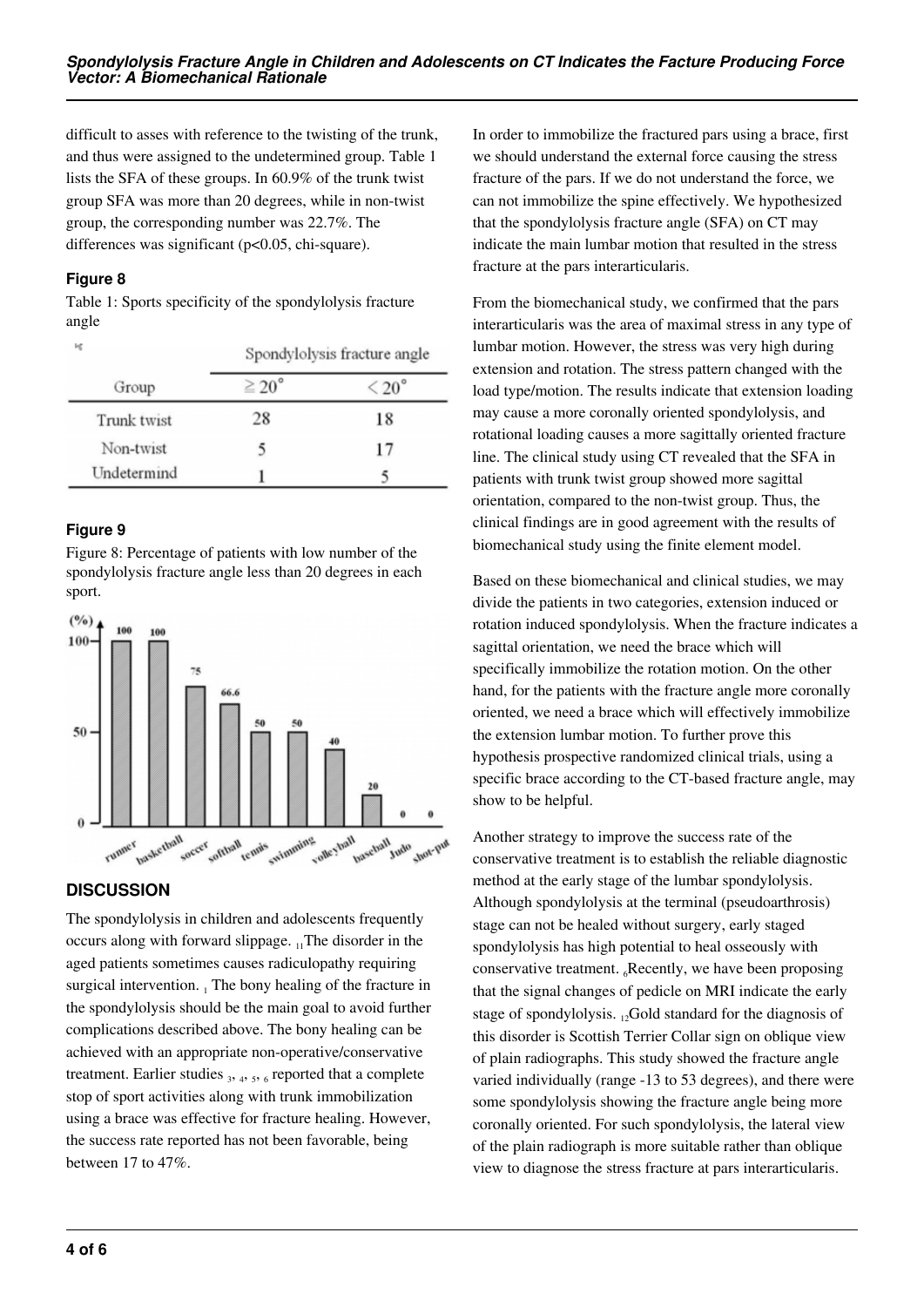Surgeons should aware this variations of the fracture angle in the lumbar spondylolysis, and observe carefully lateral view of plain radiographs as well as oblique view for diagnosing spondylolysis.

The limitation of the clinical study is the classification of the sports. In this study, the sports were assigned to three groups based on the involvement of the typical trunk motion: trunk twist, non-twist, and undetermined. In this study, we classified the soccer in the non-twist group, because soccer does not use upper arm frequently (even though the player twists their trunk during soccer). Thus, to solve this limitation, we should analyze more number of patients, which is very specific for the grouping. The considerable sport for trunk twist group is hockey, since the players seem not to extend the trunk much. On the other hand, for the nontwist group, classic ballet dancer is considered. For the future study solving the limitation, patients who are very active on these kinds of sports should be included.

# **ACKNOWLEDGEMENT**

Work supported in part by a fellowship grant from DePuy Spine, Inc, Raynham, MA. The authors wish to thank SriLaksmi Vishnubhotla, BEng., for her help during editing process.

# **CORRESPONDENCE TO**

Koichi SAIRYO, MD. Spine Research Center, Department of Bioengineering, 5040, Nitschke Hall, University of Toledo, Toledo OH 43606 TEL: 419-530-8030 FAX: 419-530-8076 Email: sairyokun@hotmail.com

#### **References**

1. Sairyo K, Katoh S, Sakamaki T, et al. Three successive stress fractures at the same vertebral level in an adolescent baseball player. Am J Sports Med. 2003; 31: 606-10. 2. Wiltse LL, Widell EH Jr, Jackson DW. Fatigue fracture: the basic lesion is isthmic spondylolisthesis. J Bone Joint Surg Am. 1975; 57: 17-22. 3. Fujii K, Katoh S, Sairyo K, et al. Union of defects in the pars interarticularis of the lumbar spine in children and adolescents. J Bone Joint Surg-B 2004, 225- 231. 4. Miller SF, Congeni J, Swanson K. Long-term functional and anatomical follow-up of early detected spondylolysis in young athletes. Am J Sports Med. 2004; 32: 928-33. 5. Sairyo K, Katoh S, Sasa T, et al. Athletes with unilateral spondylolysis are at risk of stress fracture at the contralateral pedicle and pars interarticularis: A clinical and

biomechanical study. Am J Sports Med. 2004; in press. 6. Sys J, Michielson J, Bracke P, Martens M, Verstreken J: Nonoperative treatment of active spondylolysis in elite athlete with normal X-ray findings: literature review and results of conservative treatment.Eur Spine J 10: 498- 504, 2001.

7. Seitsalo S, Antila H, Karrinaho T, et al. Spondylolysis in ballet dancers. J Dance Medicine Science. 1997; 1: 51- 4. 8. Soler T, Calderon C. The prevalence of spondylolysis in the Spanish elite athlete. 2000; 28: 57- 62.

9. Goel VK, Monroe BT, Gilbertson LG, et al. Interlaminar shear stresses and laminae separation in a disc: finite element analysis of the L3-4 motion segment subjected to axial compressive loads. Spine 1995; 20: 689-98

10. Goel VK, Ramirez SA, Kong WZ, et al. Cancellous bone Young's modulus variation within the vertebral body of a ligamentous lumbar spine - application of bone adaptive remodeling concepts. J Biomech Engrg 1995; 117: 266-71 11. Sairyo K, Katoh S, Ikata T, et al. Development of spondylolytic olisthesis in adolescents. Spine J. 2001; 1: 171-5.

12. Sairyo K, Katoh S, Takata Y, Yasui N, Goel VK, Masuda A, Vadapalli S, Biyani A, Ebraheim N. MRI signal changes of the pedicle as an indicator for early diagnosis of spondylolysis in children and adolescents. A clinical and biomechanical study. SPINE, in press